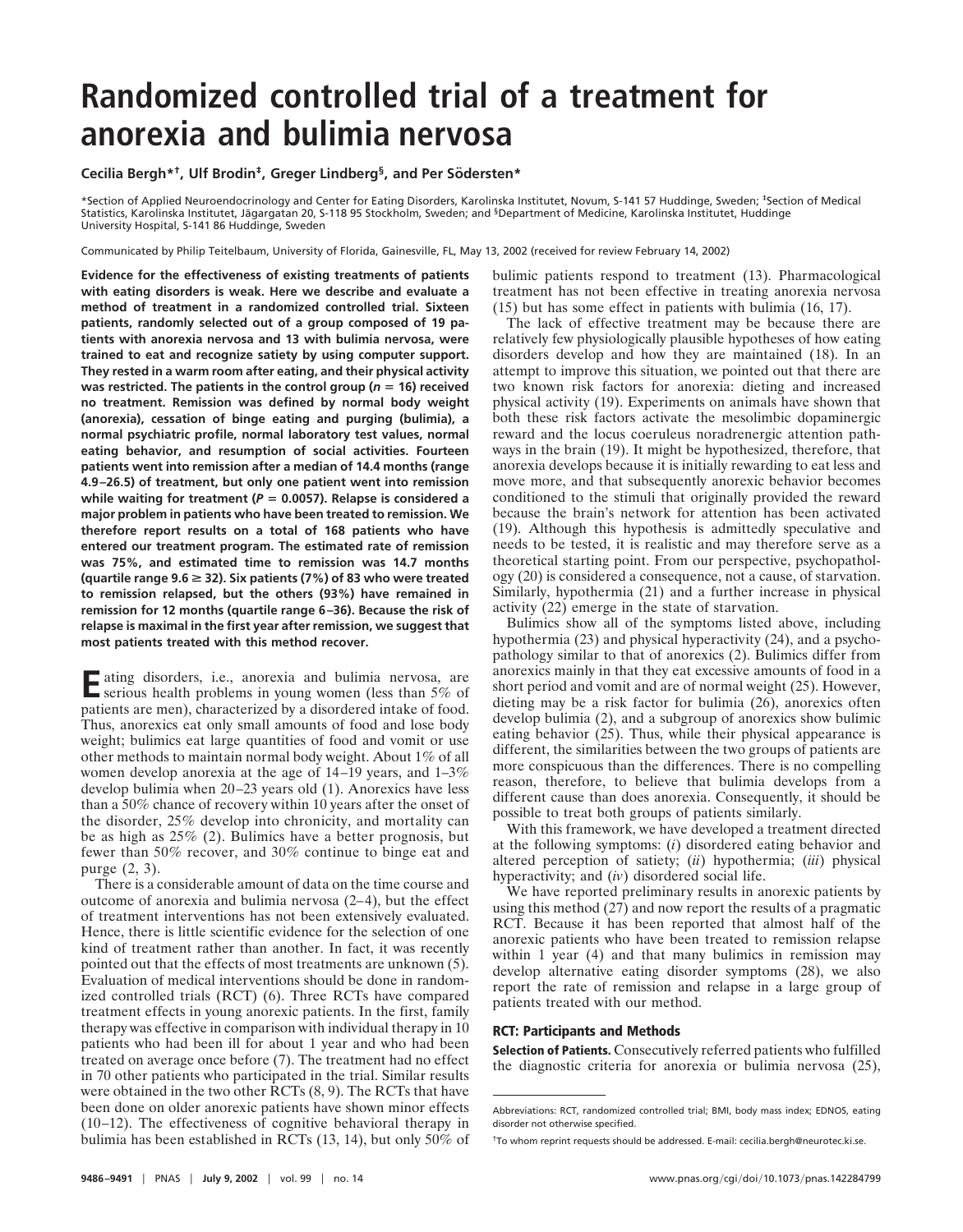| Variable                            | Anorexia nervosa ( $n = 19$ ) | Bulimia nervosa ( $n = 13$ ) |
|-------------------------------------|-------------------------------|------------------------------|
| Age                                 | 16 (10-33)                    | 19 (15–54)                   |
| Duration of disorder, years         | $2(0-21)$                     | $4(0-14)$                    |
| BMI, $kg/m2$                        | 15 (10.8-17.5)                | 21.6 (17.9-31.8)             |
| No. of previous treatments          | $3(1-3)$                      | $2(1-15)$                    |
| Daily binge eating                  | $2*$                          | 11                           |
| Daily vomiting                      | 4*                            | 10                           |
| Attempted/considered suicide        | 3/9                           | 5/6                          |
| Psychopharmacological drugs         | 8                             | 2                            |
| Alcohol ( $\geq 60$ g/week)         | 0                             | 4                            |
| Smoking ( $\geq$ 20 cigarettes/day) | 0                             | 5                            |
| Headache                            | 7                             | 7                            |
| Nausea                              | 5                             | 7                            |
| Fatigue                             | 12                            | 10                           |
| Insomnia                            | 11                            | 7                            |
| Dyspepsia/constipation              | 10                            | 10                           |
| Lanugo hair                         | 8                             | 0                            |
| Menstruation                        | $\mathbf{0}$                  | 10                           |
| Heart rate                          | 46 (34-60)                    | 60 (50 - 72)                 |
| Blood pressure                      | 95/60 (85-127/60-90)          | 110/75 (100-140/60-80)       |

#### **Table 1. Some characteristics of the patients**

\*Refers to anorexic, binge-eating/purging type. Data are median and range.

including two males, participated, but those with an eating disorder not otherwise specified (EDNOS) (25) or who required immediate medical care [body mass index  $(BMI)12 \text{ kg/m}^2$ , bradycardia ( $\leq 40$  beats per minute), and hypokalemia ( $\leq 3.2$ ) mmol/liter)] were excluded. The study was approved by the Ethics Committee at Huddinge University Hospital. Informed consent was obtained from all patients.

**Randomization and Size of Study.** We used a computer-generated randomization list to assign patients to treatment or deferred treatment. On the basis of preliminary results (27), the latter group had to wait at least 7 months for treatment. Randomization was done in blocks of four consecutive patients at the time of the initial evaluation (see below). Treatment allocations were kept in numbered sealed envelopes.

We estimated that 80% of treated patients would be in remission within a period of 24 months, and that a maximum of 20% of the untreated patients would go into remission spontaneously. This estimation was based on the preliminary study of eight anorexic patients who went into remission after a median of 7 months (range 3.5–14) of treatment (27). We also took into consideration that it was not possible to start treating patients immediately after assignment, for practical reasons. With a one-sided log–rank survival test, 14 patients in each group were estimated to give a power of about 90%. In addition, we considered the possibility that some patients would have to be withdrawn or would drop out of the treatment program. Therefore, we allotted 16 patients to each group. These were selected out of 47 patients, from which we excluded 10 with an EDNOS and five anorexics who needed immediate medical attention.

**Initial Evaluation.** Patients were evaluated in 1 day and returned 9 days later for information about the results. During the evaluation, the medical status of the patients was examined in detail.

*Eating disorder history and psychopathology.* Patients were interviewed in detail concerning the development of their eating disorders and physical activity. They also completed the Comprehensive Psychopathological Rating Scale Self-Rating Scale for Affective Syndromes (CPRS-SA), which estimates state of depression, anxiety, and obsession (29). In addition, they filled

out the Eating Disorder Inventory, a self-rating questionnaire estimating the state of the eating disorder (30).

*Patient characteristics.* Some characteristics of patients are shown in Table 1. The patients in the treatment and control group were similar with regard to these characteristics and therefore were not kept separate. The patient with a BMI of 10.8 was 10 years old. One female patient with bulimia suffered from diabetes mellitus, but no diseases were present in other patients.

**Intervention.** *In- and out-patient treatment*. Four patients with a BMI13.5 kg/m<sup>2</sup>, bradycardia (40 bpm), and /or hypokalemia (3.2)  $mmol/liter$ ), and/or binge-eating and vomiting (5 times/day) were treated as in-patients during a median of 28.5 days (range 8–30). All others were treated as out-patients. The number of treatment occasions were gradually reduced from five per week to one per week to one every other week.

*Body weight.* Anorexic patients were asked to indicate the weight gain that they could accept, with no less than a 2-kg gain accepted as their goal. When this weight was reached, a new weight was negotiated. Normal-weight bulimic patients were informed that their body weight would not change, and overweight bulimics were told that their weight would decrease. All patients were informed that psychiatric symptoms would decrease when their eating behavior normalized.

*Initiation of eating.* Two patients, who initially did not eat in front of the monitor described below, were trained to eat by adopting the Skinnerian principle of successive approximations (31). Thus, food was placed on the plate, patients placed empty forks in their mouths, food was placed on the fork, patients were encouraged to smell the food, and so forth. After three and six daily training sessions, patients started to eat in front of the monitor.

*Feedback on eating and satiety.* Once per day, the patient ate from a plate situated on a scale embedded in a table. The scale was connected to a computer, which stored the weight loss of the plate. Regular warm meals (Findus, Bjuv, Sweden) were served. At 1-min intervals, a rating scale (32) appeared on a monitor, and the patient recorded her/his level of satiety by using a computer mouse. The computer stored the satiety ratings. The satiety scale has the following values: none at all (0), extremely weak (0.5), very weak (1), weak (2), moderate (3), strong (5), very strong (7), extremely strong (10), and an option ''absolute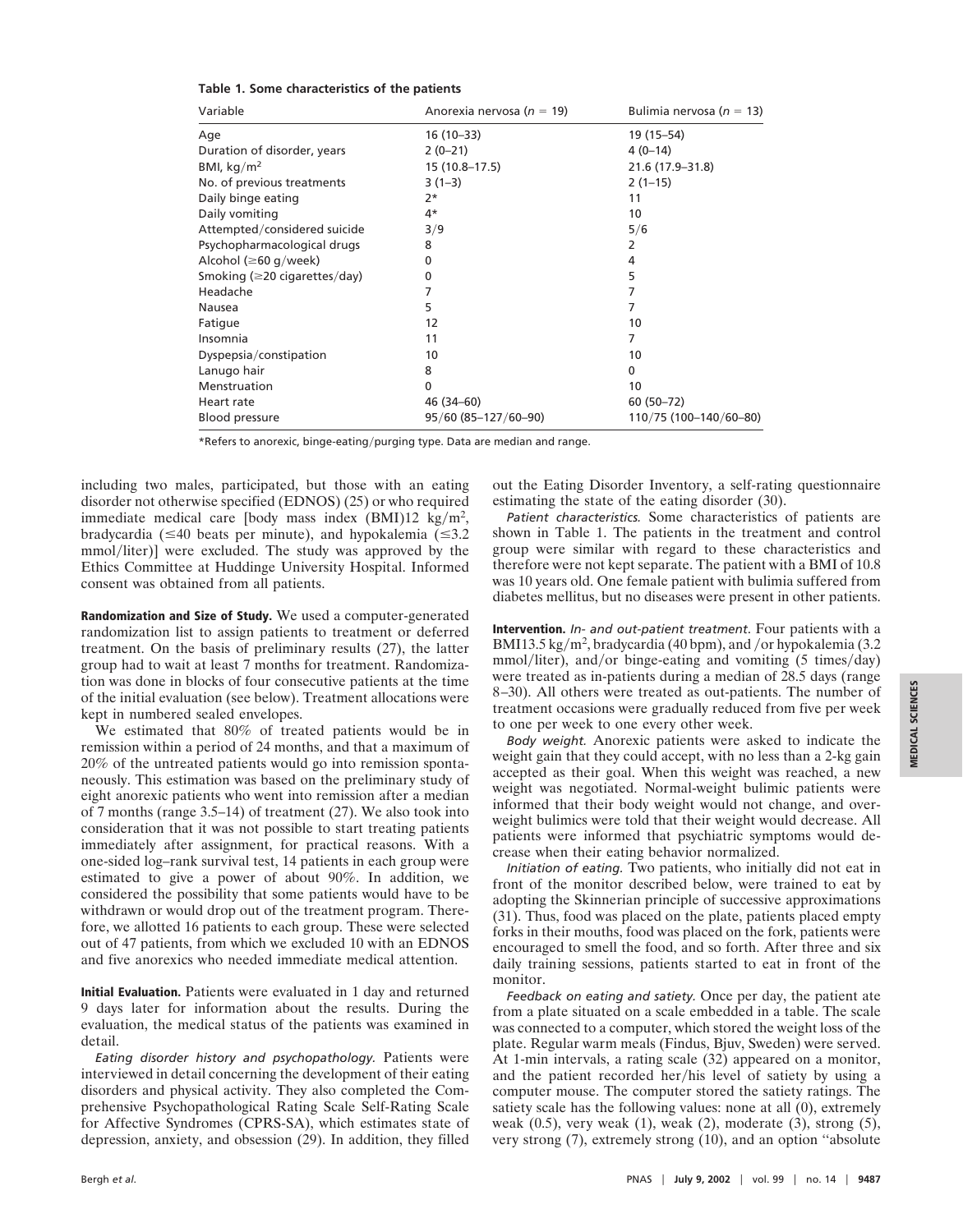maximum,'' corresponding to the highest possible level, which has no numerical value. This system, Mandometer (AB Mando, Stockholm), allows simultaneous recording of eating rate and satiety.

After preliminary testing, patients were presented with a linear curve for eating rate and asked to follow the curve on the computer monitor while eating. This is possible, because the patient can see her/his rate of eating appear continuously on the monitor during the meal. The training aimed at teaching both anorexics and bulimics to ingest 350 g during 10–15 min.

During training sessions, a hypothetical curve for normal satiety was shown. The curve was a cubic spline interpolation of values generated by 10 healthy volunteers who ate on average 350 g in 11 min. Their eating rate was linear. The satiety values started at 0 and ended at 6.

The training curve for the eating rate always looked the same, but its values were modified on average twice (range 1–4) during treatment with a median of 35 days (range 10–72) between each change. Thus, anorexic patients ate progressively more food, and bulimics ate less, with a 20% increase and decrease in intake, respectively, at each modification of their training curves. The same satiety curve was shown throughout the treatment.

*Supply of external heat.* After each meal, the patients rested for 1 h in a room in which they could set the temperature at up to  $40^{\circ}$ C.

*Physical activity.* Anorexic patients were placed in wheel chairs or were allowed to walk slowly within the clinic. Bulimic patients were allowed to walk slowly for 30 min/day together with a member of the staff. Restrictions of physical activity were gradually reduced and, at time of remission, such restrictions were withdrawn.

*Feeding schedule.* Breakfast was served between 7:00 and 8:00 a.m.; the first breakfast consisted of 1.5 dl of yogurt, a sandwich, 2 dl of orange juice, and a cup of tea or coffee. Every fourth week during treatment, the patients were encouraged to add a sandwich, but they were not asked to eat more than two sandwiches. Lunch was served between 11:30 a.m. and 12:30 p.m. by using the Mandometer procedure. Dinner was served between 4:30 and 5:30 p.m., and the amount of food was the same as that served for lunch. Each meal ended with a nutritional supplement (Nutricia, Meda, Sweden), which was withdrawn by the end of treatment. A snack was provided between meals. After 4 months of treatment, patients ate together and at restaurants with a member of the staff.

*Social schedule.* Short-term goals, such as getting a haircut or joining friends at a café, as well as long-term goals, such as starting school, were determined, and the patients were told that normal eating behavior would enable them to reach these goals. All young patients went to school 1 h per day until an average of 2 months before remission, when they returned to full-time schooling. Older patients were offered work as volunteers in the community, and those previously employed returned to work. Treatment goals were modified every second week.

*Drug treatment.* Cisapride (Prepulsid, 10–30 mg/day, Janssen-Cilag, Beerse, Belgium) was used to enhance gastric motility in seven anorexic patients, but psychopharmacological drugs, prescribed by the referring physician, were withdrawn and not given during treatment.

*Patients in the control group.* Patients in the control group received no treatment while waiting for treatment. They were examined once more when they entered the treatment program.

**Assessment of Outcome.** To be considered in remission, a patient could no longer meet the criteria for an eating disorder (25). The return of menstruation, however, was not used as a criterion for remission in anorexic patients for reasons mentioned in the *Discussion*. Bulimic patients should have stopped binge eating for at least 3 months. In addition, body weight, psychiatric

profile, and laboratory tests had to be normal, the patients had to be able to state that food and dieting were no longer problems, and they had to be back in school or in professional activities.

## **Remission and Relapse: Participants and Methods**

**Patients.** Results from 168 patients who entered our treatment program between its start on October 28, 1993 and October 31, 2000 are reported. Of these, 85 fulfilled the criteria for anorexia nervosa, 38 fulfilled the criteria for bulimia nervosa, and 45 fulfilled the criteria for an EDNOS (25). Five (3%) were males. The characteristics of the patients, including those with an EDNOS, were similar to those in Table 1 (data not shown), and 52 (31%) of were treated as in-patients.

**Followup.** Patients were examined 3, 6, 9, 12, 18, 24, 36, 48, and 60 months after remission. BMI was determined, patients filled out the Comprehensive Psychopathological Rating Scale Self-Rating Scale for Affective Syndromes and Eating Disorder Inventory questionnaires, and they were interviewed concerning ongoing treatment, use of drugs, social situation, menstruation, and eating patterns. The examination lasted 2.5 hours. If a patient had lost 4 kg of her/his body weight or had developed signs of binge eating/purging, the examination procedure described above was repeated, and if the patient fulfilled the criteria of an eating disorder  $(25)$ , she/he was defined as having relapsed.

**Statistical Analysis.** Time to remission was evaluated by using survival analysis (Kaplan–Meier plot and log-rank tests) (33) until the time at which the last patient in the control group entered the treatment program. Waiting time between allocation and start of treatment was included in the analysis. Data are expressed as median and range.

All patients were included in the analysis of the rate of remission and relapse in the larger group. Those who had withdrawn from treatment were considered not in remission at the end of the observation period. Data are expressed as median and quartile range. Time to remission, withdrawal, and relapse was estimated by using survival analysis. Time to remission between different diagnostic groups was compared with the  $\chi^2$ test.

## **Results**

**RCT.** *Patient withdrawal and censoring of data.* One patient in the control group withdrew consent after 1 day, and three other patients appeared in the emergency ward because of worsening symptoms 2.6, 3.1, and 6.5 months after entering the study. Data from these patients were censored at the corresponding times.

*Patient outcome.* Patients in the treatment group waited to be treated for a median of 1.3 months (range 0–14.6) after initial evaluation, and those in the control group waited for 17.5 months (range 7.1–21.6).

Time to remission was similar in anorexics and bulimics, and the data were therefore combined.

Treatment had a major effect on remission rates; 14 of 16 patients in the treatment group were in remission after a median of 14.4 months (range 4.9–26.5). By contrast, only one of the 16 patients in the control group went into remission during the 21.6-month observation period ( $P = 0.0057$ ; Fig. 1).

With the exception of the three patients who became acutely ill, patients in the control group were in a similar condition at the initial investigation (Table 1) and by the time they entered the treatment program (data not shown).

*Eating behavior.* Initially, the bulimics ingested food twice as quickly [median  $27.1$  g/min (range  $11.9-32.6$ )] as the anorexics [median 12 g/min (range 2.9–17.3)]. By the end of the training, the anorexic patients ate approximately the same amount of food [median 325 g (range 198–360)] as the bulimics [median 326 g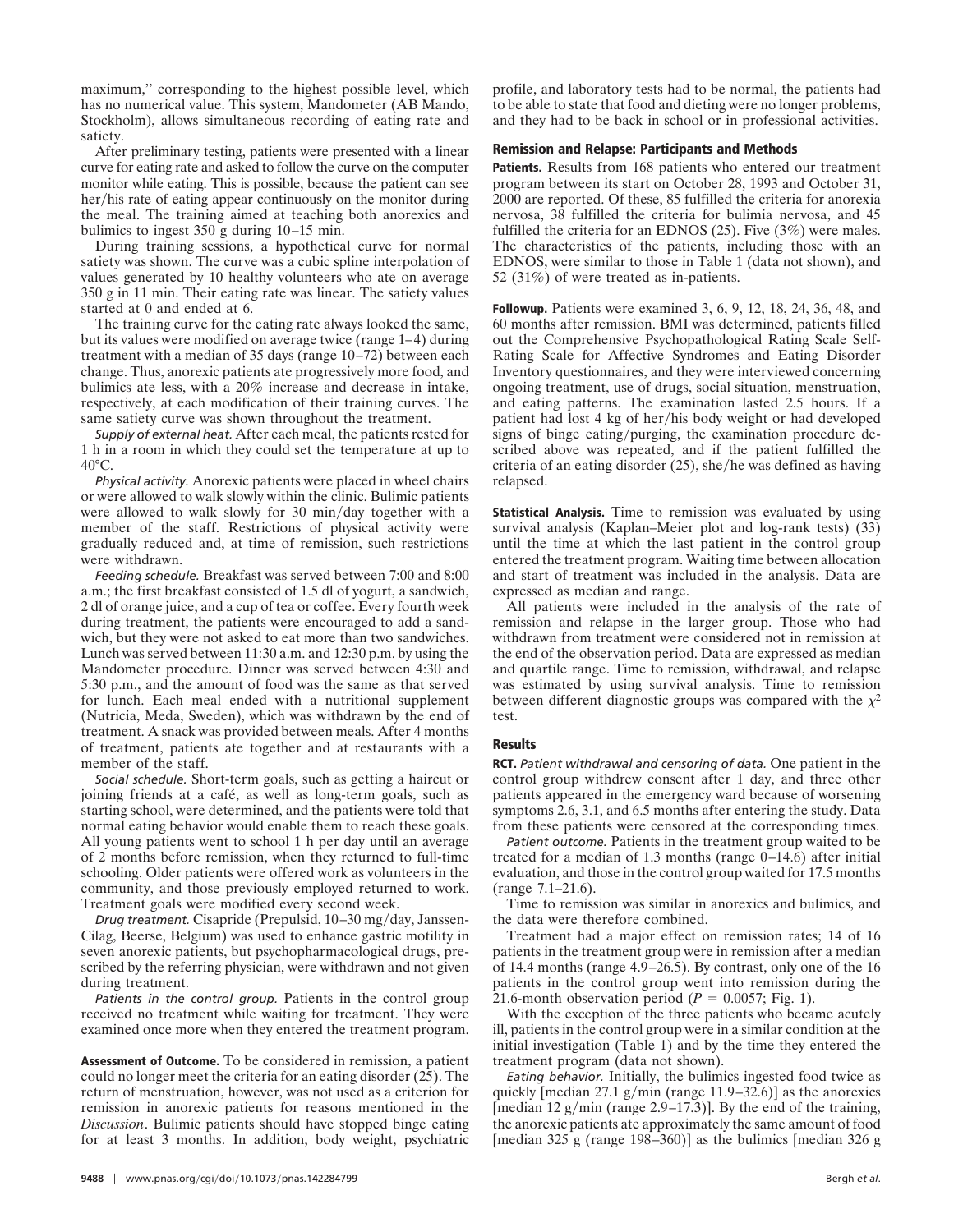



**Fig. 1.** Kaplan–Meier plot of the number of patients in remission (%) in a group of 16 anorexic or bulimic patients who were treated and another group of 16 anorexic or bulimic patients who were waiting to be treated.

(range  $243-343$ )], and their eating rate [median  $24.2$  g/min (range  $9.8-33.4$ )] was similar to that of the bulimics [26 g/min] (range 22.9–28.3)]. At remission, anorexics and bulimics ate three regular meals per day.

*BMI, psychopathology, medical status, and social adjustment.* BMI had increased to the normal level among the anorexic patients at remission, whereas that of the bulimics was unchanged (Table 2). The patient with a BMI of 15.4 was 11 years old.

Anorexic patients scored lower on the psychopathology and eating disorder scales after treatment than before (Table 2). The ratings of the bulimic patients were similar to those of the anorexics (Table 2).

None of the symptoms noted at admission (Table 1) were observed at remission except amenorrhea in seven anorexics.

Only four of the patients were in school or had a job at admission, but all were back in school on a full-time basis or had a job after treatment.

#### **Remission and Relapse**

**Remission and Withdrawal.** Eighty-three patients (49%) went into remission after a median of 11.8 months (quartile range 6.2– 14.8) of treatment, 23 (14%) withdrew from treatment after a median of 19.6 months (quartile range 9.7–25.3), and 62 (37%) were in treatment for a median of 6.8 months (quartile range 3.7–10.9). These results gave an estimated time to remission of 14.7 months (quartile range  $9.6 \ge 32$ ) and an estimated rate of remission of about 75% (Fig. 2).

**Fig. 2.** Kaplan–Meier plot of the number of eating disorder patients in remission (%) in a group of 168 patients.

There was no difference in time to remission depending on the diagnosis of the patient ( $\chi^2$  = 2.24, NS, Fig. 3).

Patients who withdrew from treatment did not do so at any specific time during treatment. Nine of these patients were in partial remission. Thus, they were back in school and social activities, or their eating behavior was normal. However, their BMI might not have been normal, or they might have had an episode of binge eating/purging despite a long period without bingeing.

**Relapse and Recovery.** The 83 patients who went into remission appeared for a median of 90% (quartile range 70–100) of their followup examinations. Six (7%) patients relapsed during the first year of followup, but the others (93%) remained free of symptoms for a median of 12 months (quartile range 6–36) (Fig. 4). None of the patients who were in remission participated in an alternative treatment program or received psychopharmacological drugs.

Thirty of the 41 (75%, one was a male) anorexic patients who went into remission menstruated after a median of 3 months (quartile range 0–9), and time to menstruation was estimated to be 3 months (quartile range 0–14.7) after remission. All but two bulimics and three patients with an EDNOS did not menstruate at remission, but these patients menstruated regularly within 6 months.

#### **Discussion**

There is one previous study in which the effect of treatment of a group of anorexic patients was compared with a control group that received no treatment (11). However, compliance was a problem; 14 of the 20 patients in the control group (70%) left to

|  |  |  |  |  |  | Table 2. BMI and psychopathology at admission and remission |  |  |
|--|--|--|--|--|--|-------------------------------------------------------------|--|--|
|--|--|--|--|--|--|-------------------------------------------------------------|--|--|

|                              |                  | Anorexia nervosa ( $n = 10$ ) | Bulimia nervosa ( $n = 4$ ) |                  |  |
|------------------------------|------------------|-------------------------------|-----------------------------|------------------|--|
| Variable                     | Admission        | Remission                     | Admission                   | Remission        |  |
| BMI, $kg/m2$                 | 14.5 (10.8-17.6) | 18.6 (15.4-19.9)              | 20.7 (19.3-23.2)            | 21.3 (20.5-22.5) |  |
| Depression                   | $7.0(3.0-20.0)$  | $1.0(0.0 - 3.5)$              | $8.0(5.0-13.0)$             | $2.0(0.5-6.5)$   |  |
| Anxiety                      | $6.5(3.0-22.0)$  | $1.5(0.0-4.5)$                | $5.0(4.5 - 7.5)$            | $2.0(0.0-3.0)$   |  |
| Obsession                    | $8.0(2.5-20.0)$  | $2.0(0.5-3.0)$                | $8.0(4.0-10.5)$             | $1.5(1.0 - 7.0)$ |  |
| Eating disorder<br>inventory | $81(43 - 151)$   | 31 (19-56)                    | 106 (76-149)                | $28(21-61)$      |  |

Data are median and range.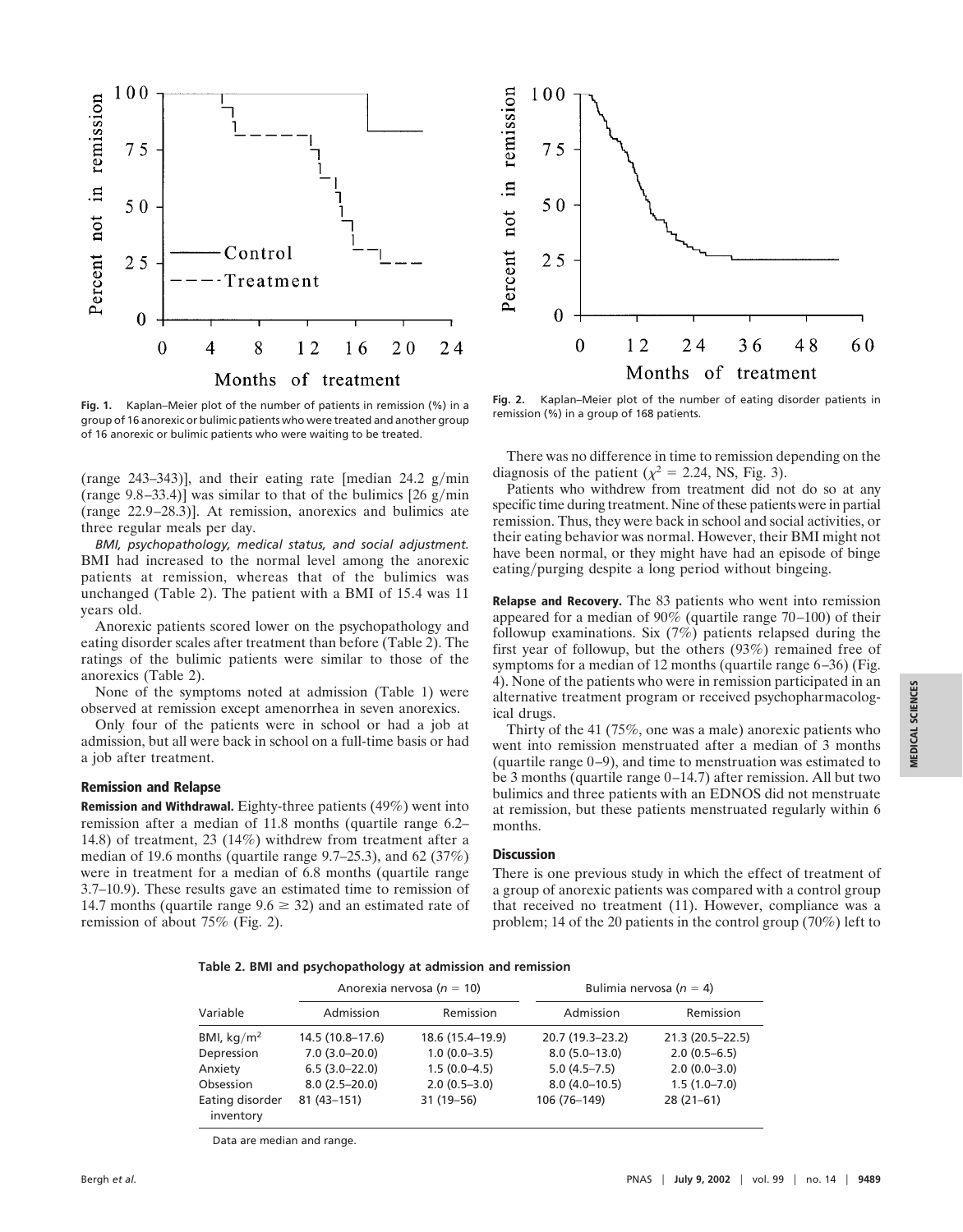

**Fig. 3.** Kaplan–Meier plot of the number of patients in remission (%) in a group of 85 patients with anorexia nervosa (AN), 38 patients with bulimia nervosa (BN), and 45 patients with an EDNOS.

receive treatment outside the study protocol. In all other studies, the effect of one treatment has been compared with that of another one. This procedure has most likely been followed because of the consensus view that anorexic patients must be treated for prolonged periods of time (4); it is difficult for ethical reasons, therefore, not to treat patients. Similarly, the effect of treatment in bulimia has not been evaluated against an untreated control group  $(13, 14)$ . As has been pointed out  $(5, 9)$ , the precise effect of most treatment interventions is, therefore, unknown. However, because our preliminary results showed that the time to remission was short (27), the local ethics committee allowed us to assign patients randomly to treatment versus no treatment. Random assignment obviously is an essential requirement of RCT (6) and, because we obtained a significant effect, we conclude that our treatment has a beneficial effect in patients with anorexia or bulimia nervosa.

It is possible that the favorable outcome reported here depended on some characteristic of the patients. However, they had been ill for a considerable period, which is common in treatment studies of patients with eating disorders. Moreover,



**Fig. 4.** Kaplan–Meier plot of the number of patients in remission (%) in a group of 83 patients treated to remission.

their medical and psychiatric status at admission was similar to that of patients in other studies. In addition, all of the patients had been treated before without success, which is likely to affect outcome negatively (2, 4). Also, the patients were consecutive referrals, and only those requiring immediate medical attention or not meeting the criteria for anorexia or bulimia nervosa were excluded. Thus, the present method of treatment is effective in a heterogenous group of patients that was selected by using a minimum of exclusion criteria to mimic the typical clinical setting.

When in remission, our patients showed neither eating disorder symptoms nor any other psychiatric symptoms, had normal laboratory test values, were back in school or had started to work, and also fulfilled other measures of social functioning. However, we did not include onset of menstruation as a criterion for remission, because some patients suffer from primary amenorrhea and have therefore not experienced all physiological events of puberty. We do not think that such a delay of normal physiology is indicative of an eating disorder, and most of our patients start menstruating during followup assessments.

In a comprehensive review of more than 150 long-term outcome studies of patients with anorexia nervosa, it was reported that about half of the patients achieve a good or intermediate outcome (4). A similar outcome was reported in a more recent study in which 103 patients were followed up for 6 years after receiving a variety of treatments, including relapse prevention (34). However, less than 25% of the patients were in full remission at followup. In a study reporting a better outcome, time to remission was very long, on average 6.6 years (35). Thus, there are very few published reports of effective treatments for patients with anorexia nervosa, and this conclusion is underscored in another recent review (2). By contrast, estimated time to remission was about 14 months, and the probability of going into remission was estimated to be about 75% in a large group of our patients.

One study reported a low rate of relapse in anorexic patients treated to remission with family therapy (36), but it is more often found that between 30 and 50% of anorexic patients in remission relapse within a year (2, 4, 34). Studies of bulimic patients have yielded better results (28, 37), but only a few followup studies have been reported because of the relative recency of a specific diagnosis of bulimia nervosa (2).

Because the rate of relapse is maximal within 1 year of remission, we follow our patients for a longer period. The patients appear for most of their followup appointments. By the time the present study was closed, half of the 83 patients treated to remission had been followed for at least 1 year after remission. Most of these patients remained free of symptoms. Also, the six patients that relapsed did so within the first year after cessation of treatment. These results suggest that most patients treated to remission with our method recover from their eating disorders. The results also support our suggestion that patients with eating disorders can be treated with this method independent of their diagnoses.

Although these results are promising, we realize the necessity to further develop our method. For example, we need to determine whether one of our interventions is more important than another as well as whether our procedures should be modified. Most important, however, is that an RCT comparing this method with the standard of care for eating disorders is required. However, replacement of a standard of care by any new method must also take the associated cost into consideration. It is noteworthy, therefore, that the estimated cost of the present method is considerably below that of other methods (38).

The cooperation of the patients is greatly appreciated. We thank Mss. Monica Calmar and Barbro Olofsson for collecting data from followup appointments and Prof. M. Leon, University of California, Irvine, CA, for helpful comments on the manuscript. This study was supported by grants from the Swedish Council for Research in Humanities and Social Sciences and the Vardal Foundation.